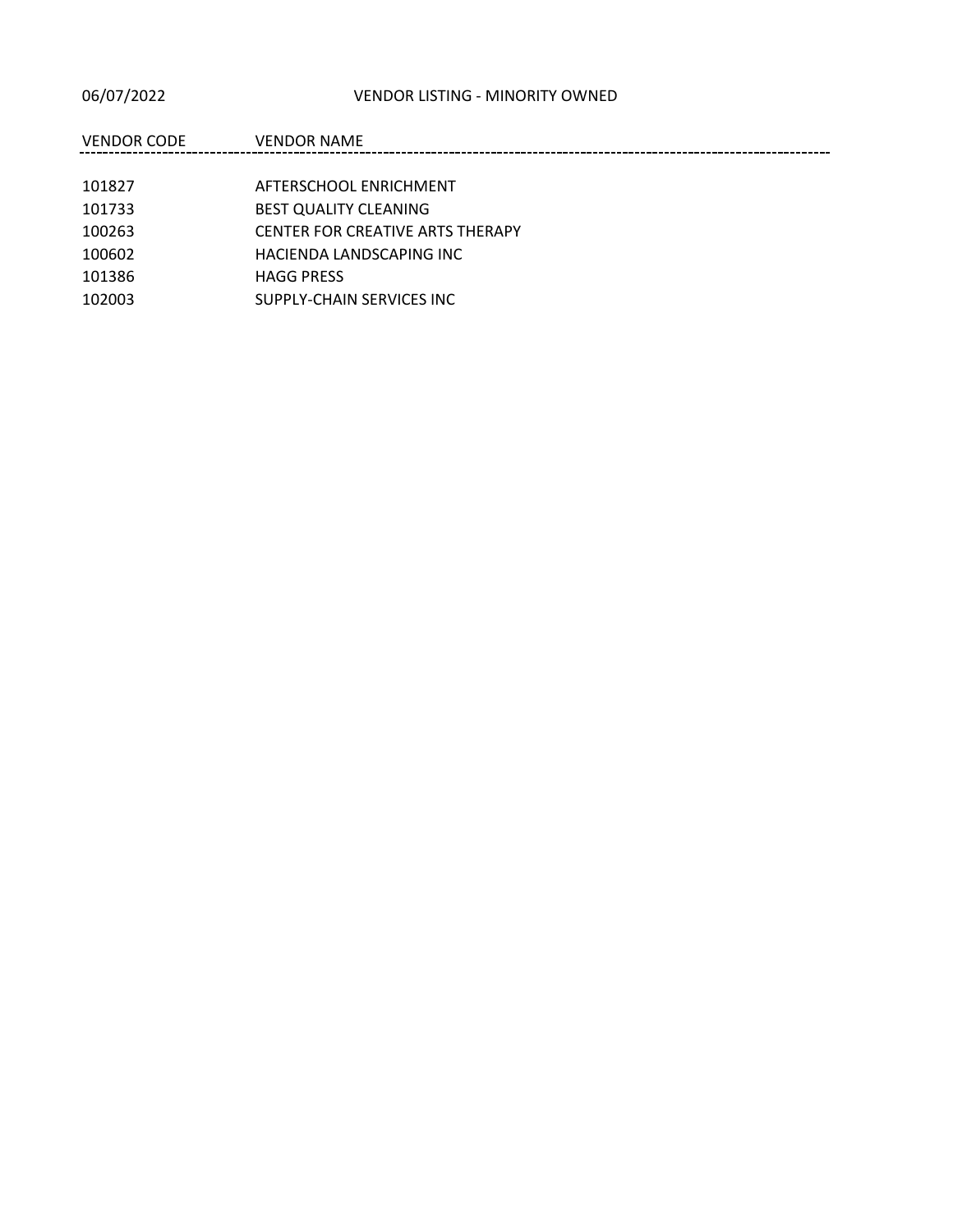## 06/07/2022 VENDOR LISTING - SMALL BUSINESS

| <b>VENDOR CODE</b> | <b>VENDOR NAME</b>                      |
|--------------------|-----------------------------------------|
|                    |                                         |
| 101860             | 5 STAR SOCCER CAMPS!, INC               |
| 101828             | A FORMULA MECHANICAL CORP.              |
| 101853             | ABLE-WARNECKE ROOFING INC               |
| 101849             | <b>ACCURATE REPRO INC</b>               |
| 100366             | <b>ACTION SPORTS NETTING</b>            |
| 101832             | ADVANCED TURF SOLUTIONS                 |
| 101827             | AFTERSCHOOL ENRICHMENT                  |
| 101819             | ALEXANDER EQUIPMENT COMPANY             |
| 102692             | AMERICAN CAPITAL FINANCIAL SERVICES     |
| 102796             | ANDERSON ENVIRONMENTAL CONSULTING       |
| 102823             | <b>ANDRY FISH FARM</b>                  |
| 102807             | <b>ANTHONY BUONICONTI</b>               |
| 101921             | <b>ARELI SPORTSWEAR</b>                 |
| 100564             | <b>BLUE RIBBON PAINTING</b>             |
| 101256             | <b>BRETT KOHNEN</b>                     |
| 101705             | <b>BRICKS 4 KIDZ OAK BROOK</b>          |
| 101682             | <b>BUTTREY RENTAL SERVICE</b>           |
| 101665             | <b>CASE LOTS</b>                        |
| 102824             | CELTIC COMMERICAL PAINTING LLC          |
| 100263             | <b>CENTER FOR CREATIVE ARTS THERAPY</b> |
| 101640             | <b>CHICAGO KILN SERVICE</b>             |
| 102396             | <b>CHUCK LITTLE</b>                     |
| 100349             | <b>COLLEY ELEVATOR CO</b>               |
| 101616             | <b>COMMERCIAL CAR AND GLASS</b>         |
| 101614             | <b>COMMUNICATIONS DIRECT</b>            |
| 101586             | <b>CYNOSURE CUSTOM SIGNS</b>            |
| 102842             | D & J LANDSCAPE INC                     |
| 102707             | DALE KACZMAREK                          |
| 100509             | DALE L. MARTIN                          |
| 102817             | DAVE DINASO                             |
| 102608             | DAVIS BANCORP INC                       |
| 101564             | DISCOUNT FENCE COMPANY                  |
| 100674             | <b>DOORS BY RUSS INC</b>                |
| 101522             | DUPAGE TOPSOIL INC                      |
| 101518             | EASY ICE INC                            |
| 101517             | <b>EASY PICKER GOLF PRODUCTS</b>        |
| 102820             | <b>ENCHANTED PRODUCTIONS LLC</b>        |
| 102693             | <b>EPACT NETWORK LTD</b>                |
| 101459             | FLINT ARCHITECTS, LLC                   |
| 102797             | <b>FOB: FUN OPERATING LLC</b>           |
| 102223             | <b>GLOWBY THE BUBBLER</b>               |
| 101411             | <b>GOLDSTAR SECURITY SERVICES INC</b>   |
| 102397             | <b>GOOD CLEAN FUN MUSIC INC</b>         |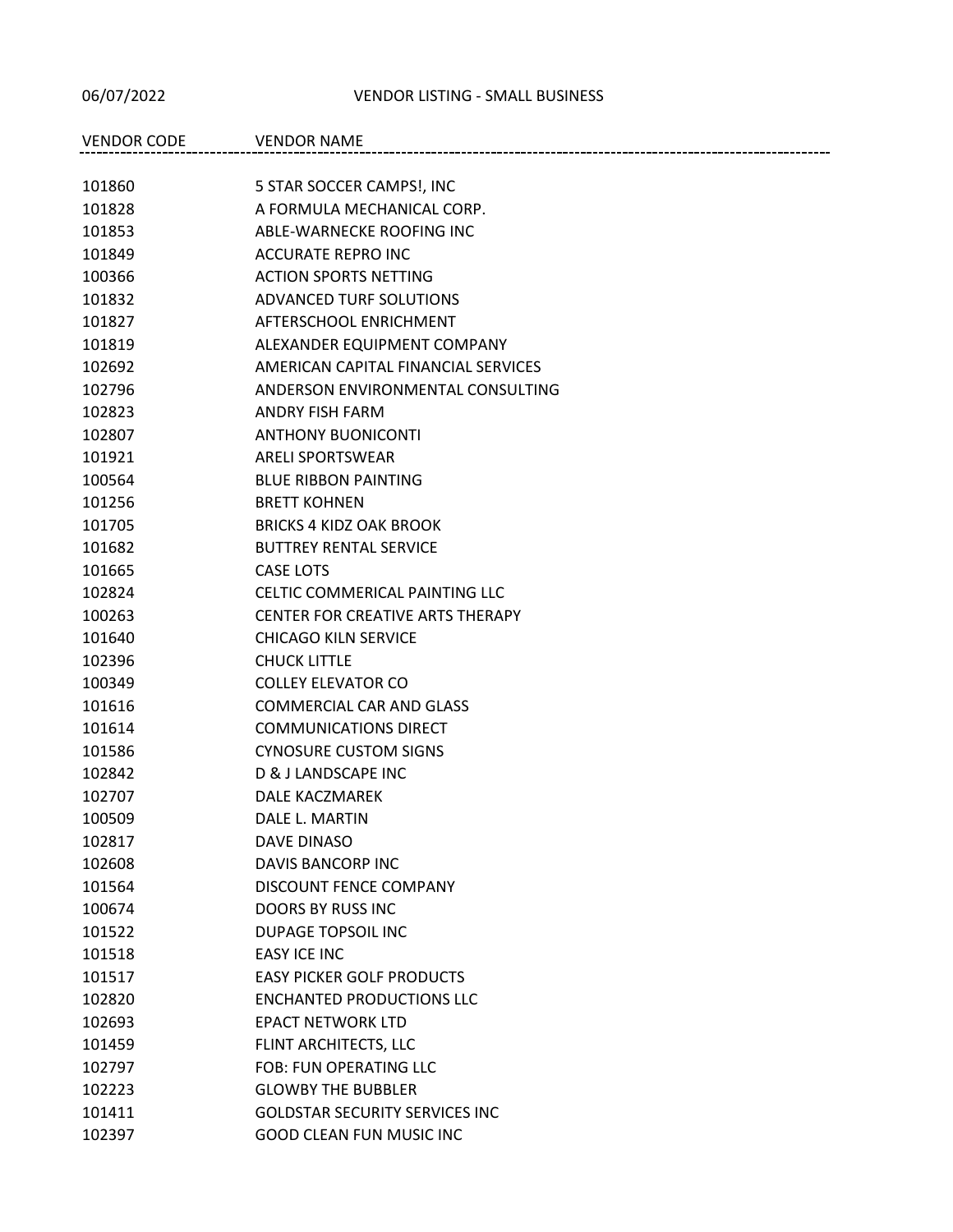| 101407 | <b>GRAF TREE CARE</b>                |
|--------|--------------------------------------|
| 100313 | <b>GREEN DOC LLC</b>                 |
| 101394 | <b>GROWER EQUIPMENT &amp; SUPPLY</b> |
| 102509 | H & E SOD NURSERY INC                |
| 101349 | <b>H &amp; R CONSTRUCTION INC</b>    |
| 102787 | <b>HERBO TREE SERVICE INC</b>        |
| 102123 | HINSDALE NURSERIES, INC.             |
| 102819 | ILLINI ARCHITECTURAL PRODUCTS CO.    |
| 102873 | <b>ILLINOIS PUMP</b>                 |
| 101327 | <b>ILLINOIS SHOTOKAN KARATE</b>      |
| 100526 | <b>ILM</b>                           |
| 102591 | <b>INDECOR INC</b>                   |
| 102181 | INDEPENDENT OUTDOOR, LTD             |
| 102154 | INNOVATIVE WINDOW CLEANING INC       |
| 102183 | <b>IT SAVVY LLC</b>                  |
| 102569 | <b>JAMES F. FESTLE</b>               |
| 101293 | <b>JAY'S PLUMBING</b>                |
| 101572 | <b>JIM DHAMER PLUMBING</b>           |
| 102537 | <b>JMK CONSTRUCTION</b>              |
| 101288 | <b>JMS ENVIRONMENTAL ASSOCIATES</b>  |
| 101275 | <b>KEEN EDGE COMPANY</b>             |
| 100362 | KENDALL EXCAVATNG & SEPTIC LLC       |
| 101267 | KIDLIST LLC                          |
| 101261 | KIPP'S LAWNMOWER SALES & SERV        |
| 101258 | <b>KK STEVENS PUBLISHING CO</b>      |
| 100725 | KODIAK CONTRACTORS INC               |
| 100667 | LEIBOLD IRRIGATION INC               |
| 102804 | LISA DIMAGGIO                        |
| 100571 | LISA LOMBARDI COACHING INC           |
| 102689 | LITTLE MEDICAL SCHOOL CHICAGO WEST   |
| 101214 | LOMBARD ROLLER RINK                  |
| 102785 | <b>MAROUS &amp; COMPANY</b>          |
| 101960 | <b>MENARD CONSULTING INC</b>         |
| 100340 | <b>MEYER BEES</b>                    |
| 101128 | NADLER GOLF CAR SALES INC            |
| 101104 | <b>NEW WAVE LACROSSE</b>             |
| 101076 | ONE STEP PRINTING                    |
| 102856 | PAPER TIGER DOCUMENT SOLUTIONS       |
| 101057 | PARKREATION                          |
| 101052 | <b>PAYNE SOD FARM</b>                |
| 100994 | POSSIBILITY PLACE NURSERY            |
| 102270 | PRODUCTIVE PARKS LLC                 |
| 102558 | R & D FENCE                          |
| 102283 | <b>RACE TIME INC</b>                 |
| 100950 | <b>RANDEX PAINTING &amp; INC</b>     |
| 100653 | <b>REDEXIM TURF PRODUCTS</b>         |
| 100934 | <b>RENTAL MAX</b>                    |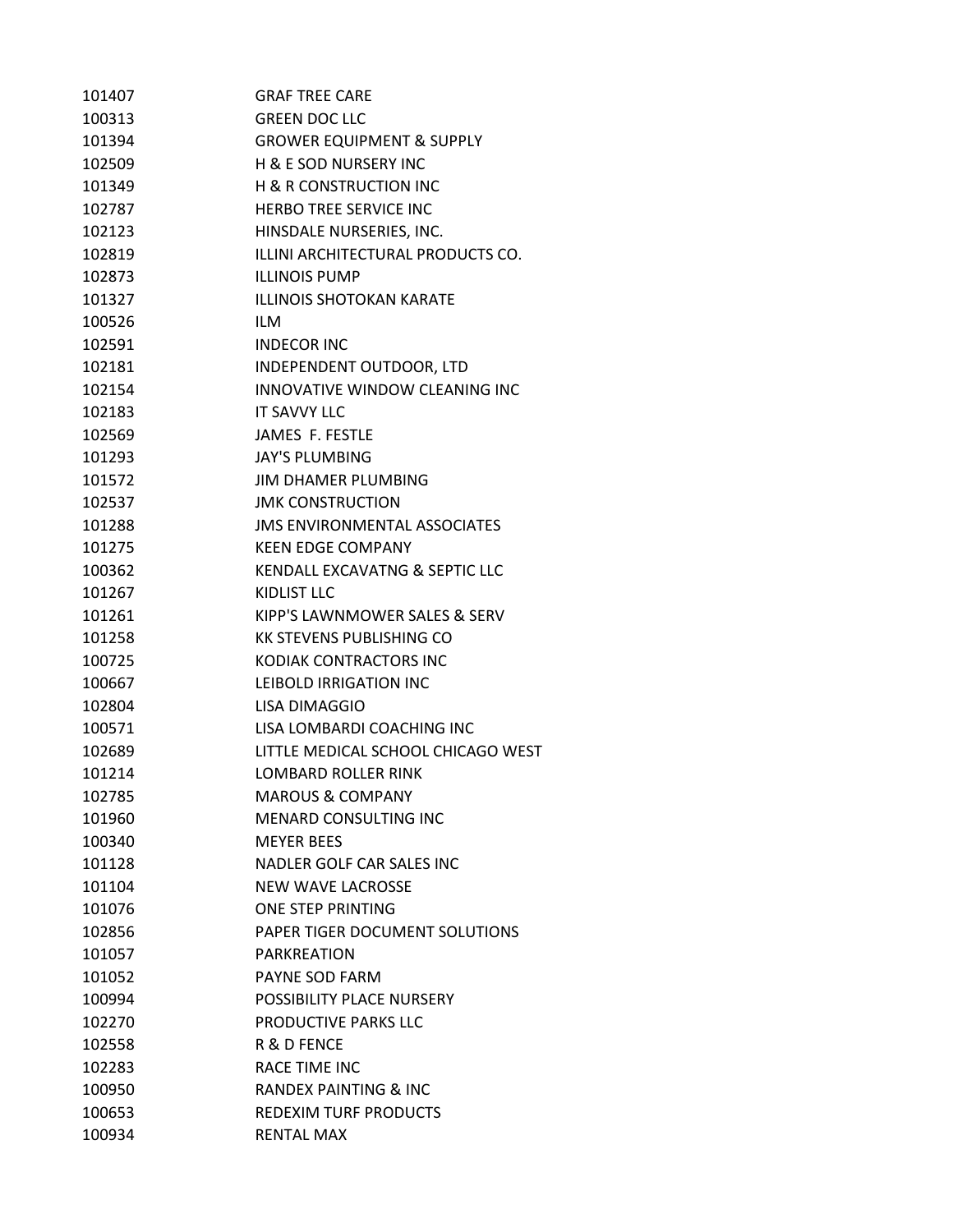| 102786 | <b>REVELS TURE AND TRACTOR</b>       |
|--------|--------------------------------------|
| 100118 | <b>RICK WOSTRATZKY</b>               |
| 100925 | RIGGS BROS.                          |
| 101759 | <b>ROBERT BAIR SERVICES</b>          |
| 100921 | <b>ROCK 'N' KIDS INC</b>             |
| 100917 | ROLLINS AQUATIC SOLUTIONS            |
| 100893 | SCHELDE SPORTS NORTH AMERICA         |
| 102805 | <b>SERVICEMASTER</b>                 |
| 100846 | <b>SOCCER 2000</b>                   |
| 100840 | SPECIAL INTEREST ANSWERING SERVICE   |
| 100834 | SPORTSFIELDS, INC                    |
| 100668 | STANDARD IND & AUTO EQUIP, INC       |
| 101006 | STEVE PIPER & SONS TREE SERV         |
| 102306 | <b>STICKY FINGERS COOKING</b>        |
| 100610 | SUBURBAN FAMILY MAGAZINE             |
| 100773 | SUNBURST SPORTSWEAR INC              |
| 102003 | SUPPLY-CHAIN SERVICES INC            |
| 100256 | <b>TAMELINGS</b>                     |
| 100249 | <b>TCL ELECTRICAL &amp; LIGHTING</b> |
| 102803 | THE FITNESS CONNECTION               |
| 102663 | THE ROPE WARRIOR, INC                |
| 100688 | THE W-T GROUP LLC                    |
| 100232 | <b>THUNDER &amp; LIGHTNING</b>       |
| 100227 | <b>TINY TOES MUSIC</b>               |
| 100535 | <b>TREND CARPETS INC</b>             |
| 102232 | <b>TULLY BROTHERS PAVING</b>         |
| 100632 | <b>VETERANS FLOOR INC.</b>           |
| 100383 | <b>WACKERLINE IMPLEMENTS</b>         |
| 102802 | <b>WIGHT &amp; COMPANY</b>           |
| 100645 | <b>WILLOW RIDGE GLASS</b>            |
| 100123 | <b>WITTEK GOLF</b>                   |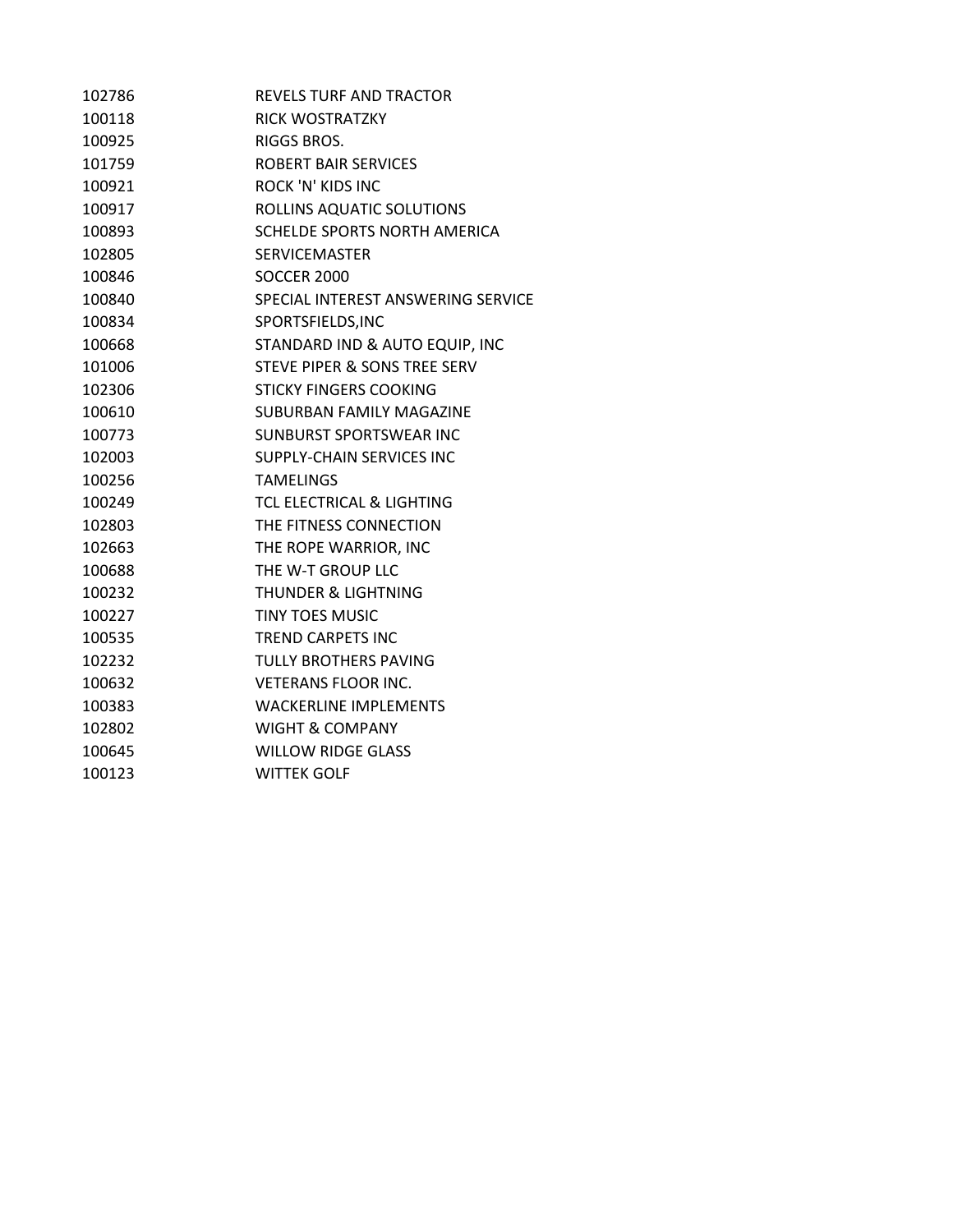| <b>VENDOR CODE</b> | <b>VENDOR NAME</b>            |
|--------------------|-------------------------------|
|                    |                               |
| 102797             | FOB: FUN OPERATING LLC        |
| 100611             | JOHN E SULLIVAN               |
| 101081             | OFFICIAL FINDERS LLC          |
| 101052             | PAYNE SOD FARM                |
| 100859             | SIEVERT ELECTRIC & SALES      |
| 100632             | <b>VETERANS FLOOR INC.</b>    |
| 100125             | <b>WINKLER'S TREE SERVICE</b> |